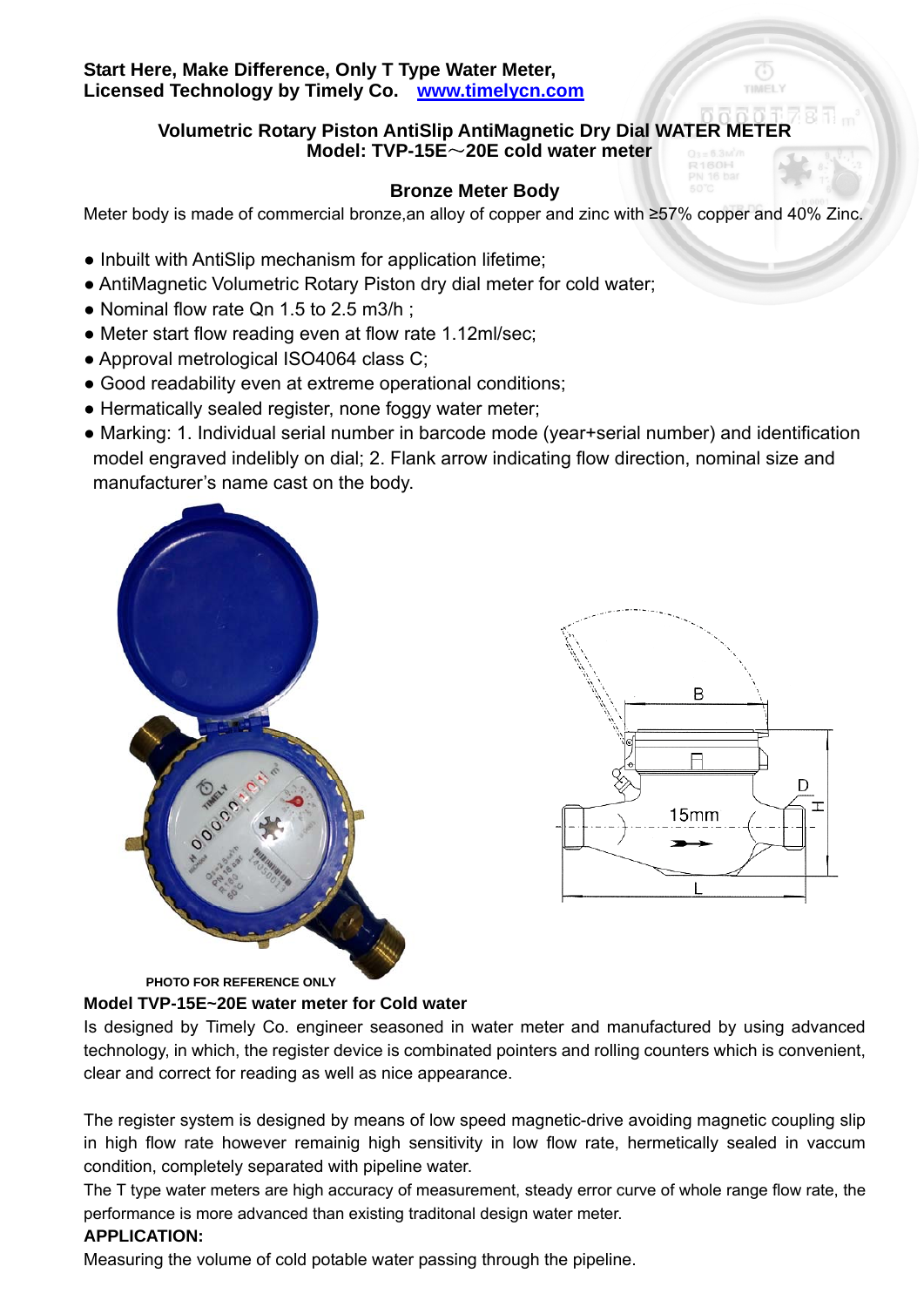## **FEATURES:**

External adjusting, Dry Dial, None foggy register, AntiMagnetic and AntiSlip, Low speed magnetic drive, pointer-roller indicator, easy and long term clear reading, long work life etc. Inlet strainer and Outlet non return valve, Available with remote output by pulse on request. Preparation for pulse 1litres/pulse.

## **WORKING CONDITION:**

Water temperature: ≤50℃ for cold water meter Water pressure: ≤1.6Mpa

### **MAXIMUM PERMISSIBLE ERROR:**

In the lower zone from  $Q_{min}/Q_1$  inclusive up to but excluding  $Q_t/Q_2$  is  $\pm 5\%$ 

In the upper zone from  $Q_t/Q_2$  inclusive up to and including  $Q_{max}/Q_4$  is cold water meter  $\pm 2\%$ .

NOTE: Technical data conform to International Standard ISO4064.

### **Volumetric Rotary Piston meter T Type**

| Typical performance characteristics metrological class C/R160. |     |                  |                  |
|----------------------------------------------------------------|-----|------------------|------------------|
| Performance characteristics                                    |     | 15 <sub>mm</sub> | 20 <sub>mm</sub> |
| Starting flow for Class C/R160                                 | l/h | 55               | 10.              |
| Flow capacity at 1 bar pressure loss m3/h 3.3                  |     |                  | 5.5              |

## **MAIN TECHNICAL DATA**

| Type           | Size<br>mm   | Class<br>Н | $Q_{max}/Q_4$<br>Max. Flow | $Q_n/Q_3$<br><b>Nominal Flow</b> | $Q_1/Q_2$<br><b>Transitional Flow</b> | $Q_{\text{min}}/Q_1$<br>Min.Flow | Min.<br>Reading | Max.<br>Reading |
|----------------|--------------|------------|----------------------------|----------------------------------|---------------------------------------|----------------------------------|-----------------|-----------------|
|                |              |            | $m^3/h$                    |                                  | L/h                                   |                                  | m <sup>3</sup>  |                 |
| <b>TVP-15E</b> | 15<br>(1/2") | С          | 3                          | 1.5                              | 22.5                                  | 15                               | 0.0001          | 99999           |
| TVP-20E        | 20<br>(3/4") | С          | 5                          | 2.5                              | 37.5                                  | 25                               | 0.0001          | 99999           |

#### **DIMENSIONS AND WEIGHT**

| Type        | Size | Length |    | Width   Height | Connecting Thread D | Weight (kg)      |
|-------------|------|--------|----|----------------|---------------------|------------------|
|             | mm   |        |    |                |                     |                  |
| $ TVP-15E $ | 15   | 165    | 99 | 104            | G 3/4B              | <b>B1.4</b>      |
| TVP-20E     | 20   | 190    | 99 | 106            | G 1B                | B <sub>1.6</sub> |

### **FLOW ERROR CURVE**







160H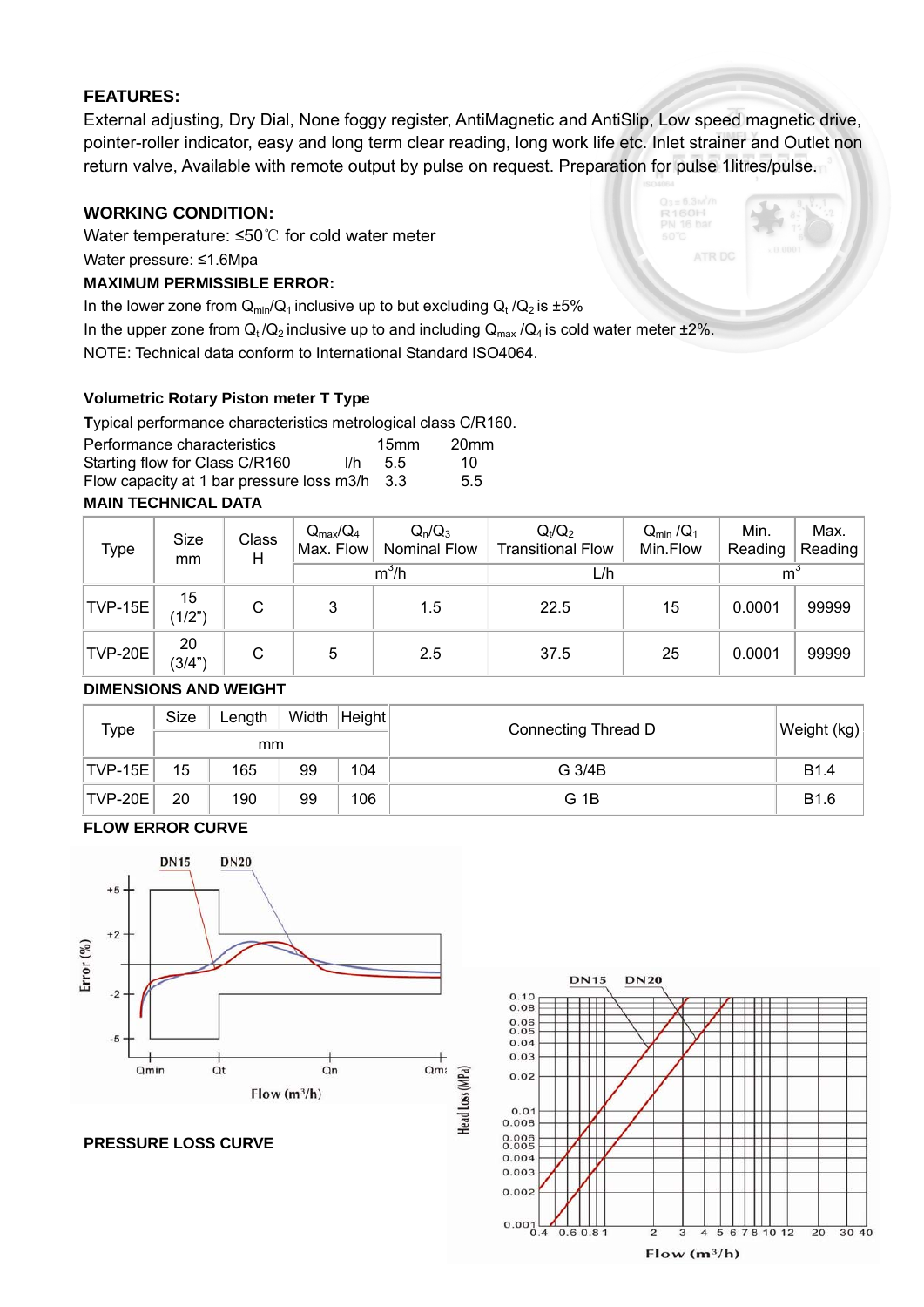### **Exploded View:**